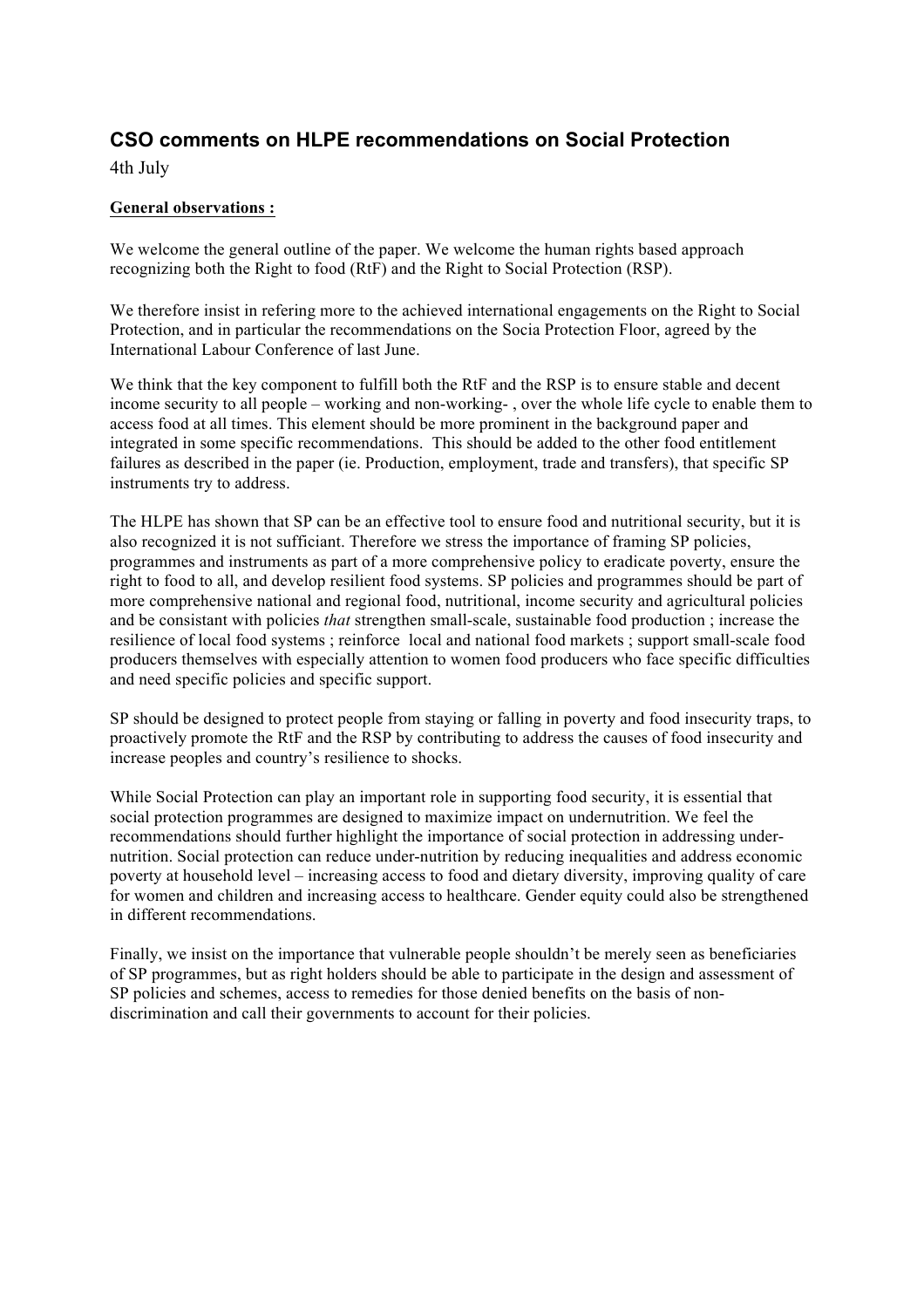#### **Specific proposals on different recommendations:**

#### **Recommendation 1. Every country to design and put in place a comprehensive and nationally owned social protection system that contributes to ensuring the realisation of the right to adequate food and the right to social protection for all.**

Each country should develop a comprehensive social protection portfolio and action plan as part of a national food security and poverty eradication policies, that would realise the right to food and the right to social protection in each country. Taking into account the Social Protection Floor principles, this process should be country-led with rigorous stakeholder consultation, including the active participation of local communities. The design should start with a national food security assessment and should include: a mix of appropriate tools, goals and intended beneficiaries, targeting and registration methodologies, institutional arrangements, delivery mechanisms, accountability systems, sound monitoring and evaluation that includes impact indicators for income and nutrition, funding requirements and funding sources. Social Protection Floor should be promoted to achieve income security for food security "The guarantees should ensure at a minimum that, over the life cycle, all in need have access to essential health care and to basic income security which together secure effective access to **goods and services defined as necessary at the national level**."<sup>1</sup>. It has to be a coordinated process which includes what has already been achieved in other UN agencies, such as ILO, rather than to establish a separate social protection process.

**2. Social protection systems should pursue a 'twin-track' strategy to maximise their positive impacts on food security, by providing essential assistance in the short-term and supporting livelihoods in the long-term.** 

 $<sup>1</sup>$  (art, 4, SPF Recommandation). It has to be a coordinated process which includes what has already been</sup> achieved in other UN agencies, such as ILO rather then establish a separate social protection process.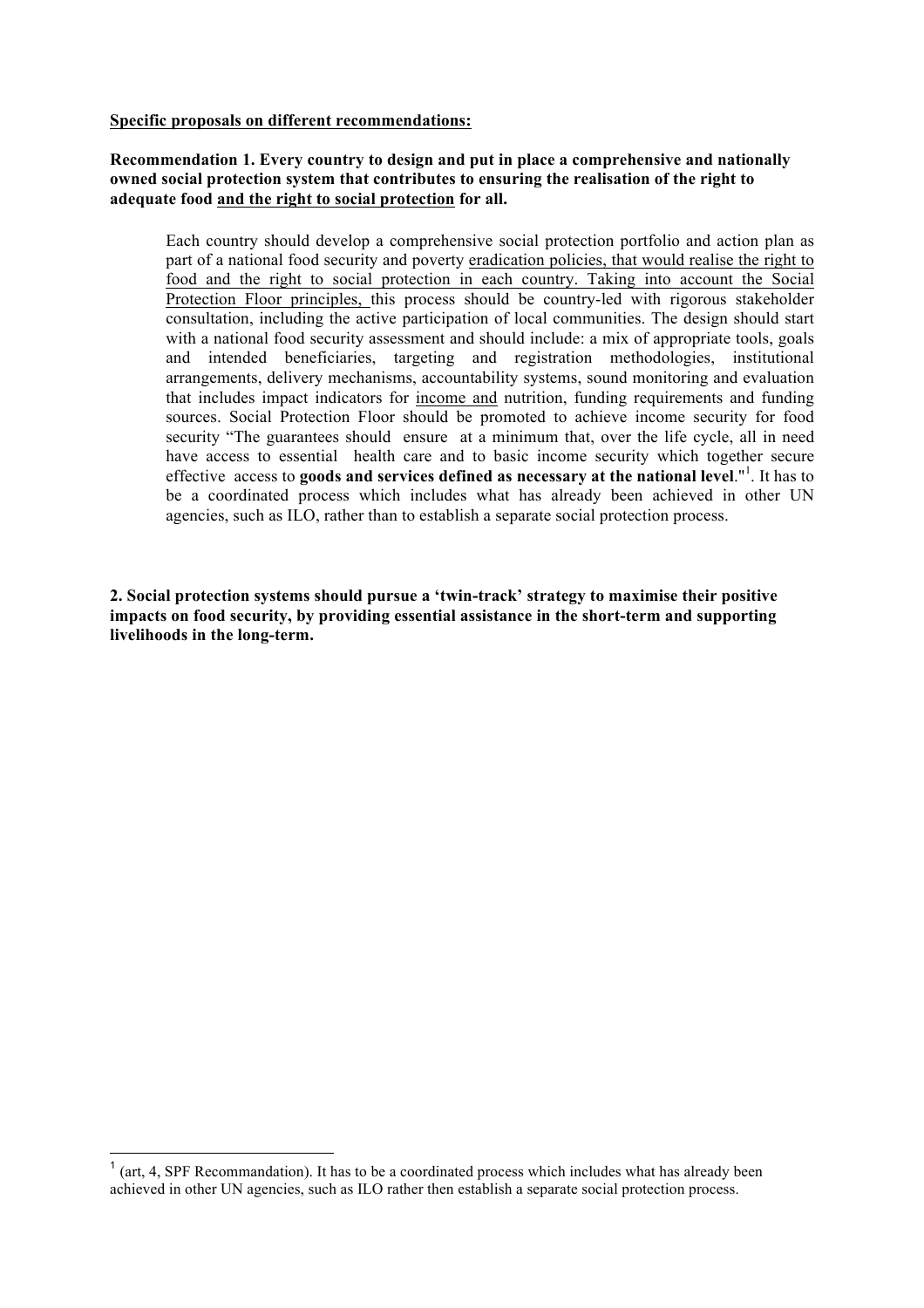Adequate linkages are required between the two tracks of immediate and long term interventions making the transition from humanitarian assistance to predictable, longer-term development approaches, reaching the Social Protection Floor. These can improve the child nutrition and improve cognitive development, school attainments and future labour income, productivity and safety, thereby improving income potential and promoting development. Social protection is most effective when it delivers social assistance or social insurance to food insecure people, while simultaneously protecting or building productive assets that contribute to economic growth and reduce the risk of future food insecurity. Examples are public works programmes and conditional cash transfers, which transfer food or cash while investing in physical infrastructure and human capital formation respectively. This requires strong linkages from social protection to complementary sectors such as education, health and agriculture. Social protection should also enhance poor people's access to key institutions, including markets and financial services. Any sustainable growth strategy needs a social protection component.

## **Recommendation 3. Social protection needs to be better designed and implemented to address vulnerability to poverty and chronic as well as acute hunger, for instance by being accessible on demand to everyone who needs assistance at any time of the year and stage of lifecycle. When required, the following mechanisms/systems will help in rapid scale up of support - (i) contingency financing and (ii) coordination between different departments/donors responsible for responding to chronic and acute hunger.**

Most social protection programmes are not well designed to manage vulnerability. Chronically vulnerable individuals might need permanent assistance, recognising that not everyone can graduate out of food insecurity and reliance on transfers. Social protection must be predictable and reliable, to counteract the unpredictability and vulnerability of livelihoods that is a fundamental source of food insecurity, and it should be appropriate and sensitive to vulnerabilities at particular stages of life. Social protection systems should be designed in such a way that they can respond quickly to shocks such as droughts, floods, food price spikes and protracted crisis. The design of social protection systems must :

- Should identify the importance of addressing vulnerability to under-nutrition by referring to evidence which suggests larger programme impact on nutrition for girls occur where transfers are unconditional or conditional on health and education as supposed to saving requirements and work.
- Build in mechanisms to evaluate the cost of a nutritious diet, and use this to determine the size of cash transfers in contexts where market systems are functioning well and cash transfer is the most appropriate response.
- Be flexible to allow for mid course corrections in the value of transfer and in the modality of transfer to meet the needs of people affected by covariate risks.
- Include a mapping of vulnerabilities to covariate risks in the country as a part of contingency planning and creation as well as regular updating of a database to support targeting (if needed) in times of crisis.
- Protect productive assets during time of crisis and address the 'resilience deficit' which results from recurrent crises.
- Ensure mimimum wage policies and employment schemes include rural workers as well as their right to negotiate a living wage which could secure enough food for the entire family.

Positive examples include demand-driven employment guarantee schemes in South Asia, and safety net programmes in East Africa that added new beneficiaries during the 2011 food crisis.

## **Recommendation 4 should refer to the food entitlement failures :**

• Governements should develop SP policies, programmes and instruments aiming to respond to the most important food entitlements failures, production, employment and income, trade, and transfers. Therefore the CFS urges governments to prioritize programmes that ensure small scale producers to maintain their access and control over their productive resources, to develop policies and programmes prioritizing employment, stable incomes and decent living wages, prioiritize resilience through the reinforment of local, national and regional food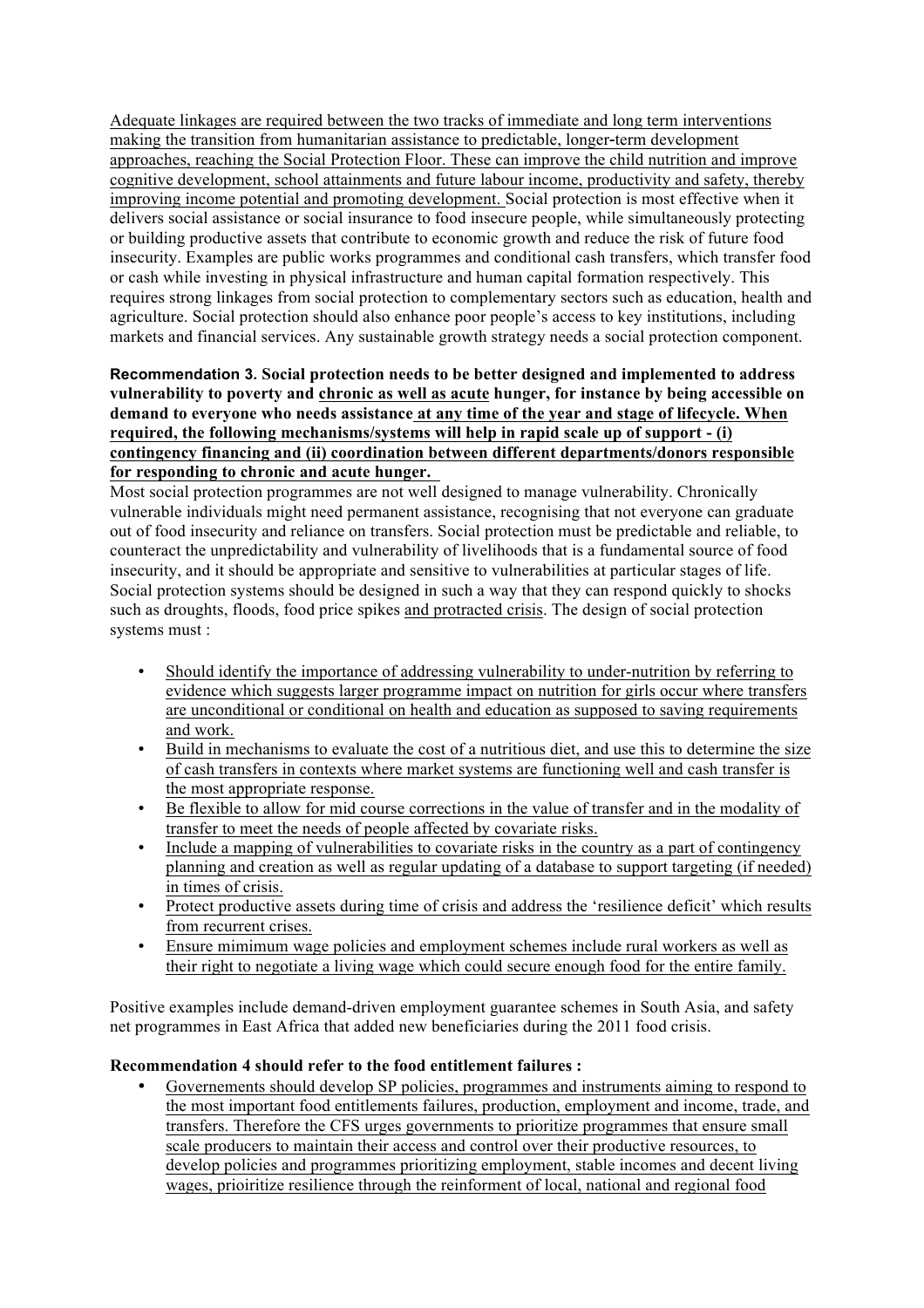markets, and ensure transfers that promote social justice including through progressive tax reforms

#### **Recommendation 5 . Where a large proportion of the food insecure people earn their living from agriculture, specific social protection programmes for food security should support rural livelihoods directly by** strengthening small-scale, sustainable food production, increase the resilience of local food systems and reinforce local and national food markets.

These include input subsidies, public works projects that create agricultural assets such as irrigation, and home-grown school feeding that purchases food from local small scale food producers, as well as integrated programmes that link cash or food transfers to agricultural livelihood packages and extension services. The 'twin-track' principle also applies here: poor small scale food producers need support to increase or stabilise crop yields and incomes, while the poorest need immediate protection against hunger. Support to consumers (e.g. food price subsidies) should not undermine incentives for small scale food producers. The existing national social protection systems should be extended to rural areas : access to essential health care, including maternity care ; basic income security in case of sickness, unemployment, maternity and disability as well as income security for older persons. Special attention should be paid to the roles of women as food producers and care-takers with responsibility for food provision within their families.

### **ADDITIONAL POINTS :**

**SP policies, programmes and instruments should pay attention to the role and contribution women and girls with respect to the cultural discrimination and structural violence that impedes their access to food security, and adequate nutrition, and their special vulnerabilities in regard to malnutrition, maternity protection before and after birth and the many forms of legal and cultural discrimination they suffer; this includes the particular nutritional vulnerabilities of women and children that are often not adequately addressed;**

**Specific attention should be given to address food insecurity of people living in politically fragile contexts of protracted crises and conflict situations. These are also the contexts where state structures and systems are extremely weak and fractured. In such contexts, people need social protection to not only meet their survival needs but also to adapt their livelihoods. A good analysis of fragility along with the need to coordinate with agencies with an explicit humanitarian mandate is required.** 

**Recommendation 6** The CFS should request ILO and WFP to monitor and report on the incorporation of the provisions on the right to adequate food and the right to social protection contained in the Universal Declaration on Human Rights, and in the corresponding international human rights conventions, into **national legislation and programmes** supported by an enforceable legal framework in all countries. Both agencies will provide the CFS with a yearly update on the progress and lessons learned

**Recommendation 7**. Request ILO and WFP to coordinate the development of a comprehensive Guidance Note for Social Protection in consultation with all relevant stakeholders for further consideration by the CFS, that establish benchmarks for the progressive realisation of the RtF and the RSP at national and international levels; provide guiding principles for SP policies and programmes, based on the ILO Social Protection Floor principles, on the relevant elements of the Global Strategic Framework of the CFS and in coherence with the nutrition policies and services; define monitoring systems and evaluation methods that include improvement of livelihoods resilience and nutritional status of beneficiaries; define the role of non-state actors in social protection provisioning – international organisations, NGOs, civil society, farmers' organisations, the private sector, as well as